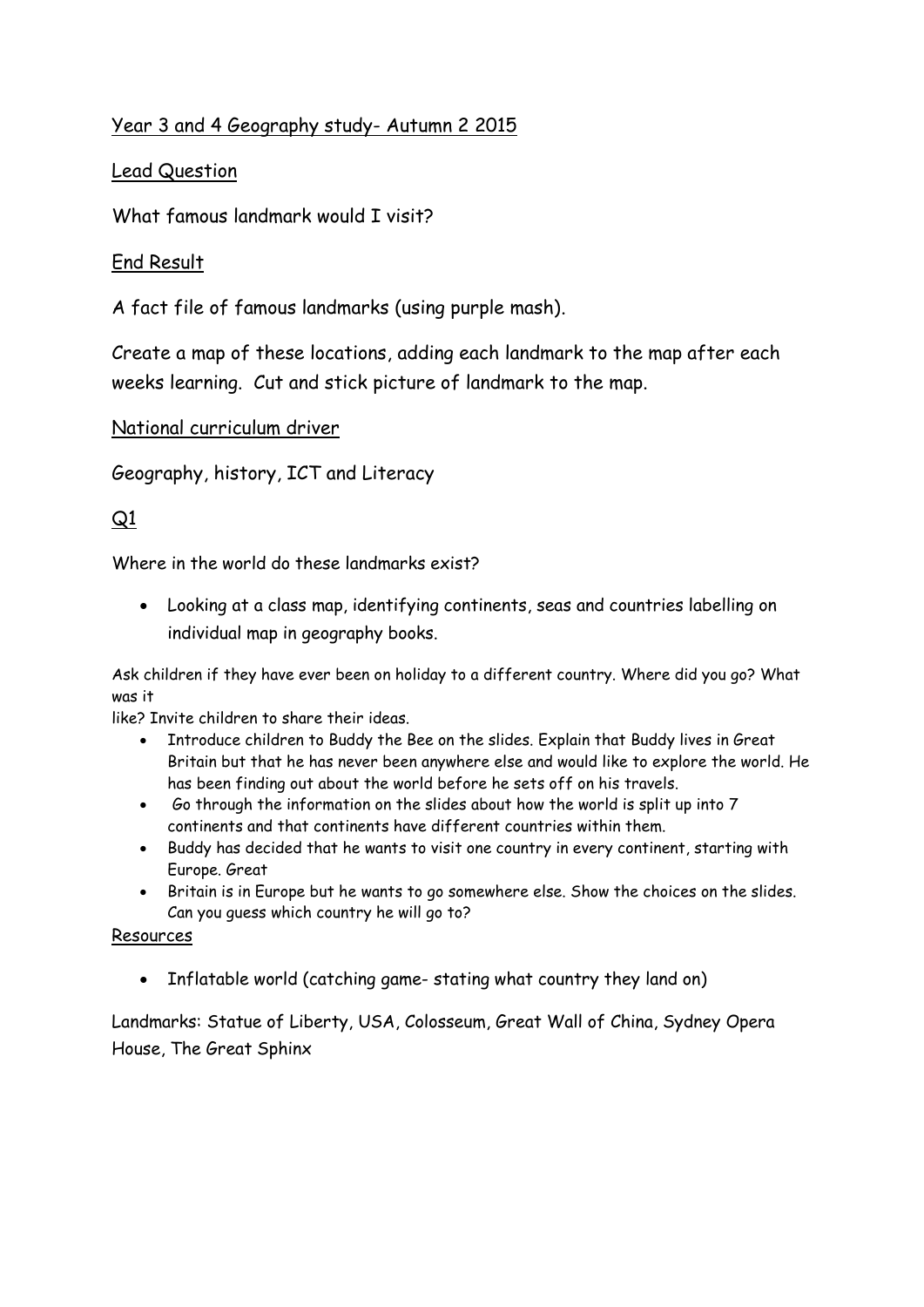### Where is the statue of Liberty?

Children will be able to: To be able to identify North America on a world map and explore the characteristics and features of the USA.

- Show children the world map on the slides showing where Buddy the Bee has travelled to so far
- Where do you think he will travel to today? Invite children to share their ideas.
- Explain that today Buddy will be travelling to North America.
- Go through the information on the slides about the USA and how it is divided into states. Explain that today Buddy will be visiting some of the sites across the USA. Go through the slides showing where Buddy the Bee went, what he did and what he saw.

For this lesson we will look at the history behind the famous landmark after locating it on the map. We will also look at the tourism it brings into New York and why people visit New York.

Children will write the facts about the statue of Liberty into a fact file on Purple Mash.

# Q3

#### Where is the Colloseum?

For this lesson we will look at the history behind the famous landmark after locating it on the map. We will also look at the tourism it brings into Rome and why people visit Rome.

Year 3 and Year 4 teachers will compile a power point of the places they have visited and the children will guess where they are.

Children will write the facts about this landmark into a fact file on Purple Mash.

# Q4

#### What makes the Great Wall of China so extraordinary?

- Children will be able to be able to locate Asia on a world map and explore the features and characteristics of China.
- Show children the world map showing that Buddy the Bee has travelled from the UK to France.
- Today he is going to explore another continent. Which continent do you think he will travel to next? Invite children to guess.

Q2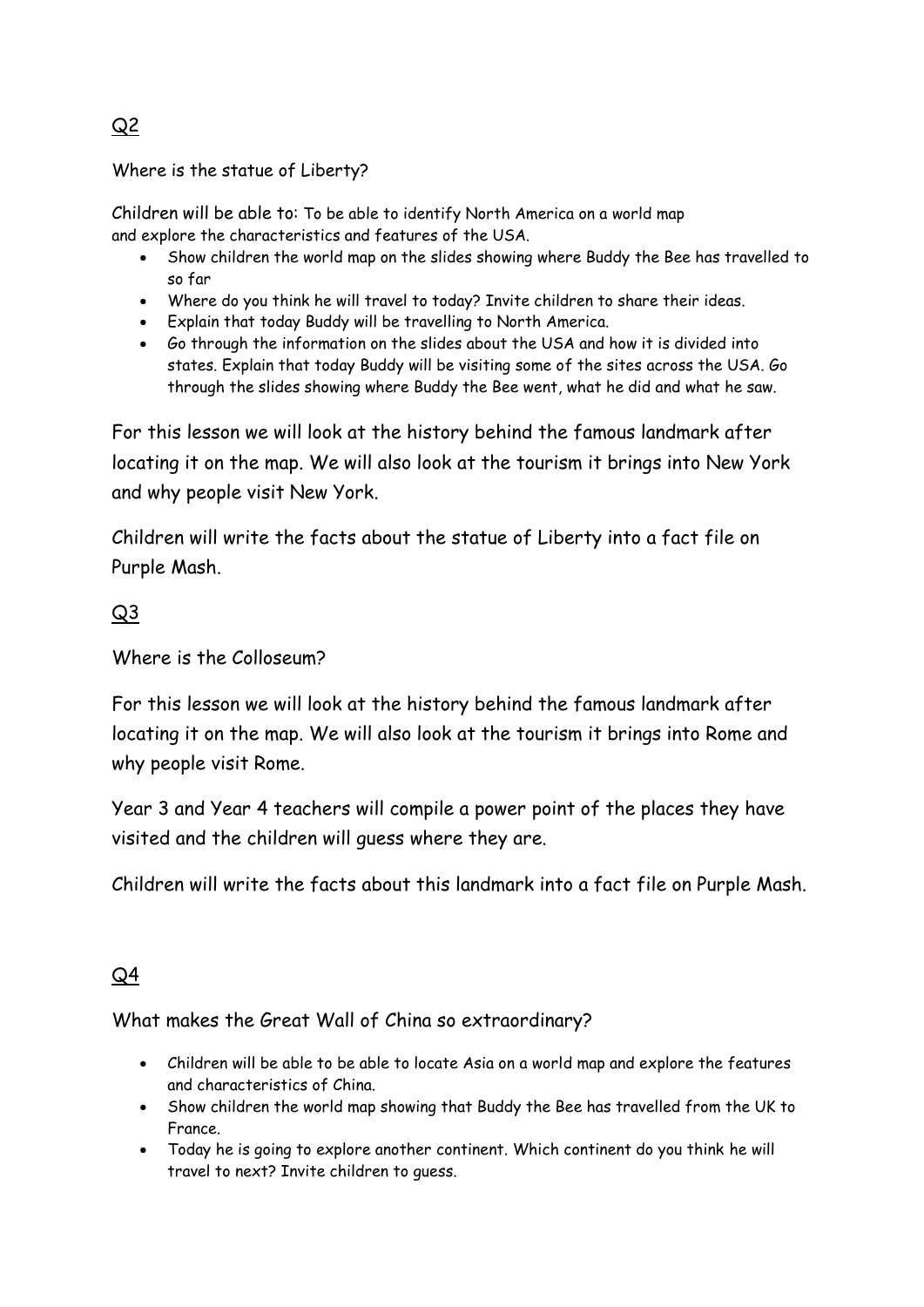- Today Buddy is going to visit China. This is a country in Asia. Do you know anything about China?
- Children to think, pair share their ideas.Go through the information on the slides about what Buddy saw and did in China.

Look at:

- The history of the wall.
- The tourism and who visits.

Draw a map of the wall from where it starts to where its finishes.

Q5

Where is the Sydney Opera House?

Children will be able to: To be able to locate Australia on a world map and identify some of its features and characteristics.

- Show children the world map on the slides with the countries we have visited with Buddy the Bee so far. Which continent do you think he will go to next? Invite children to guess.
- Today Buddy will be going to Australia. Explain that Australia is a continent as well as a country.
- Go through the information on the slides about the things that Buddy saw and did when he was in Australia.

 $\bullet$ 

Why would you want to visit? The history behind it? Climate? Tourism?

For the lesson we will be making a collage of the Sydney Opera house and labelling it with facts about its history and tourism.

#### Q6

Where is the Great Sphinx?

Children will be able to: To be able to locate Africa on a world map and explore the features and characteristics of the Great Sphinx.

Show children the map on the slides of where we have travelled with Buddy the Bee so far. Which continent do you think he will go to next? Invite children to guess then tell them he is going to go to Africa.

- What do you know about Africa already? Children to think, pair, share their ideas.
- Go through the information on the slides about Africa and what Buddy the Bee saw and did there.

Why would you want to visit? The history behind it? Climate? Tourism?